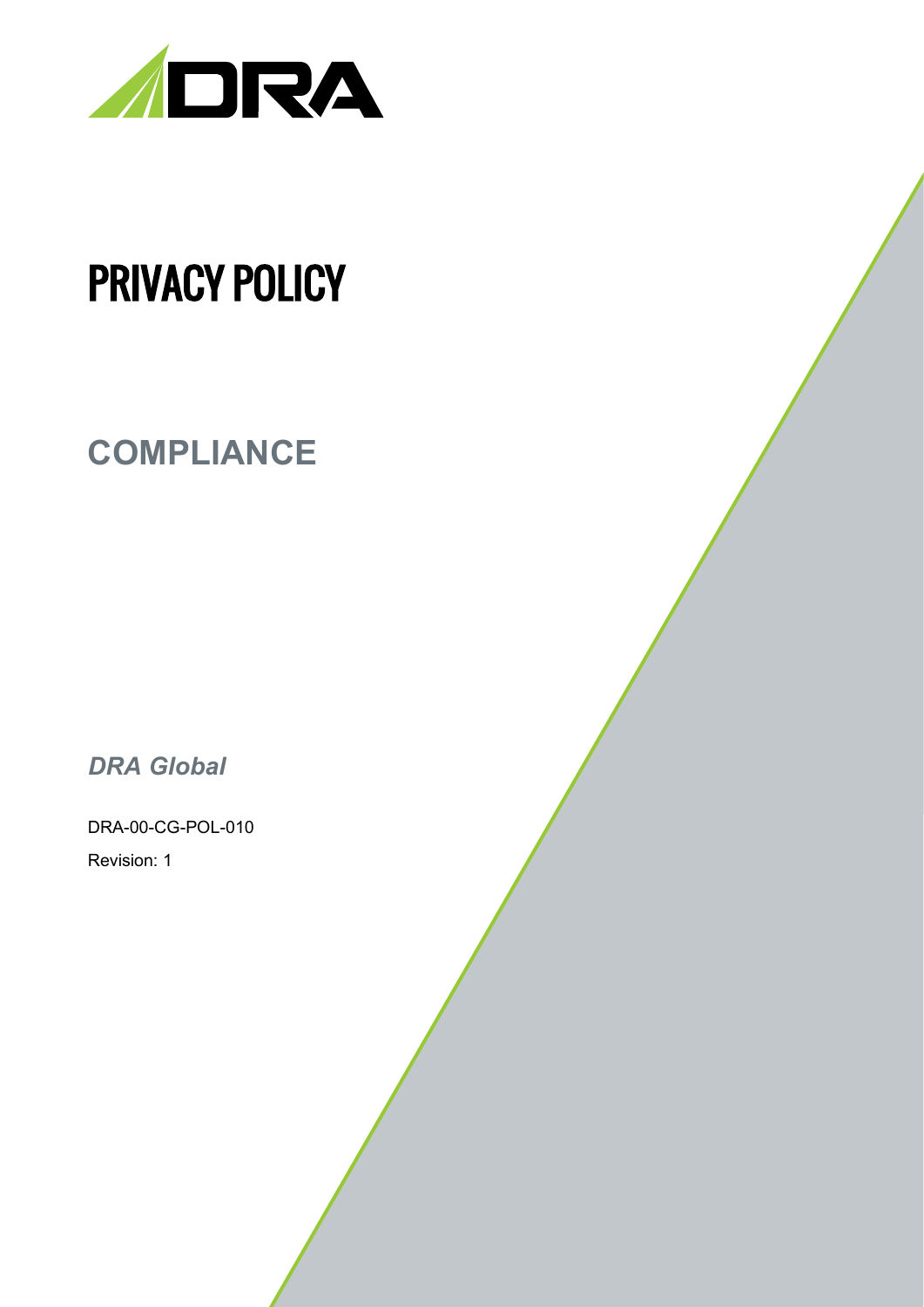

#### **APPROVALS**

| <b>Description</b> | <b>Name</b>         | <b>Title</b>                   | <b>Signature</b> | <b>Date</b>     |
|--------------------|---------------------|--------------------------------|------------------|-----------------|
| Approval           | <b>Andrew Naude</b> | <b>Chief Executive Officer</b> | 1. Maule         | 9 November 2021 |

#### **REVISION RECORD**

| <b>Revision</b> | <b>Description</b>               | Date           |
|-----------------|----------------------------------|----------------|
|                 | Issued for Approval              | 28 August 2019 |
|                 | 15 October 2021<br>Policy Review |                |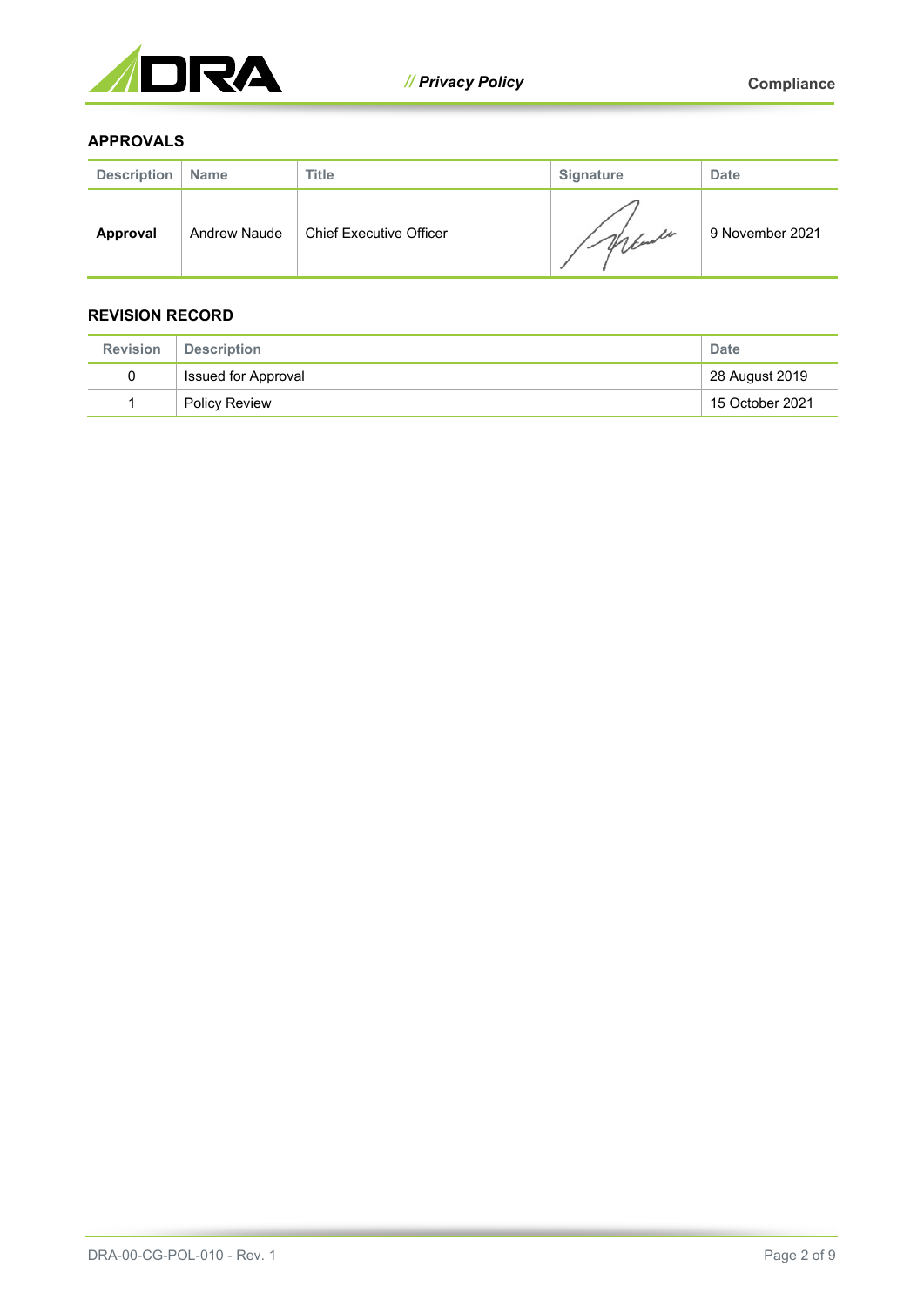

### **TABLE OF CONTENTS**

| $1 \quad$               |  |
|-------------------------|--|
| $2^{\circ}$             |  |
| 3 <sup>1</sup>          |  |
| $\overline{\mathbf{4}}$ |  |
| 5 <sup>5</sup>          |  |
| 6                       |  |
| $\overline{7}$          |  |
| 8                       |  |
| 9                       |  |
| 10 <sup>1</sup>         |  |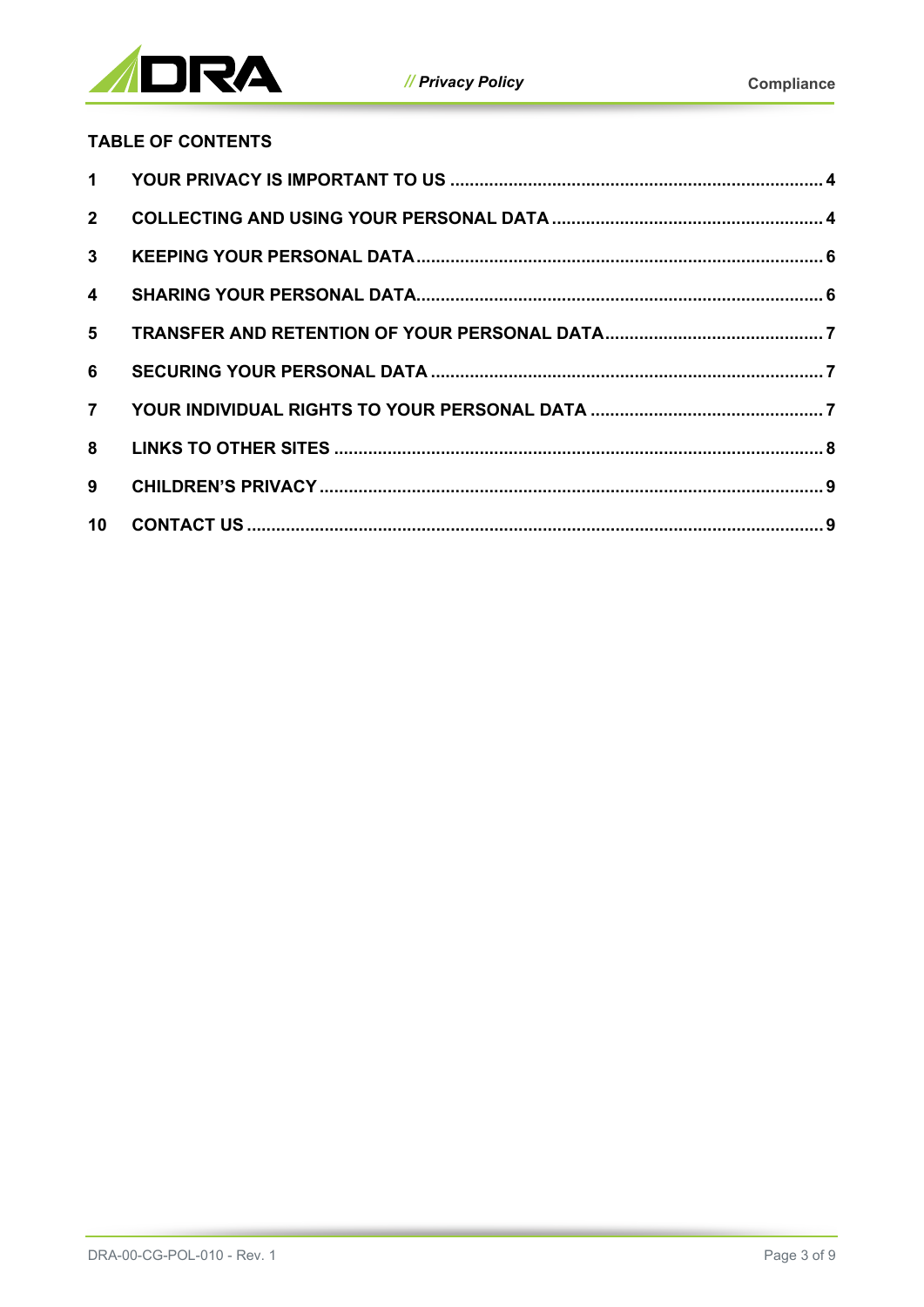

#### <span id="page-3-0"></span>**1 YOUR PRIVACY IS IMPORTANT TO US**

DRA Global is strongly committed to protecting personal data and we recognise the importance of protecting the privacy of personal data we collect about you.

This Privacy Policy applies to personal data provided to us, by individuals themselves, by others or through th[e https://www.draglobal.com](https://www.draglobal.com/) website to promote and undertake the DRA Global business and its services (hereinafter referred to as the "Service") for the benefit of DRA Global Limited registration number ACN 622 581 935, and its subsidiaries, associates and joint ventures) ("us", "we", or "our").

We may use personal data provided to us for any of the purposes described in this Privacy Policy or as otherwise stated at the point of collection.

This policy explains how we collect, record, organize, structure, store, adapt or alter, retrieve, consult, use, disclose by transmission, disseminate or otherwise make available, align or combine, restrict, erase or destroy your personal data under applicable privacy laws. We use your personal data to provide and improve the Service.

DRA Global applies the *General Data Protection Regulation* ((EU) 2016/679 (GDPR) as its primary privacy law regime. We also recognise that other privacy laws may apply to the collection, handling and processing of personal data and exercise of privacy rights, such as the *Protection of Personal Information Act 4 of 2013 (South Africa), the Privacy Act 1988 (Cth) (Commonwealth of Australia)* and to the extent of any conflict between any of those, we will apply the more stringent legal requirements.

We may update our Privacy Policy from time to time. We will notify you of any changes by posting the new Privacy Policy on this page. We will let you know via email and/or a prominent notice on our Service, prior to the change becoming effective and will update the "effective date" at the bottom of this Privacy Policy. You are advised to review this Privacy Policy periodically so that you are updated on any changes. Changes to this Privacy Policy are effective when they are posted on our website.

#### <span id="page-3-1"></span>**2 COLLECTING AND USING YOUR PERSONAL DATA**

We collect your personal data either directly from yourself or from our business or related entities and affiliates located in different countries (e.g., Canada, South Africa, United States of America, China, United Kingdom etc.) when you:

- Contact us:
- Use our Services:
- Visit our website; or
- Deal with us in some other way.

We collect several different types of information for various purposes to provide and improve our Service to you. We only collect and use personal data that is directly related to, or reasonably necessary for, our business functions and activities. If you choose not to provide some of your personal data, this may prevent us from providing our Service to you or limit our ability to provide the level of service you would normally expect from us.

We may also collect special categories of personal data ('Sensitive Data') from you. However, we will only collect this type of information if you have provided us with your explicit consent and/or the information is required for us to fulfil our legal obligations (for example, if you apply for a job with us or are a current employee). Sensitive Data may include information relating to:

- Racial or ethnic origin;
- Trade union membership;
- Health;
- Genetic or biometric information;
- Criminal record;
- Passport biodata;
- Financial and credit checks:
- Police clearances.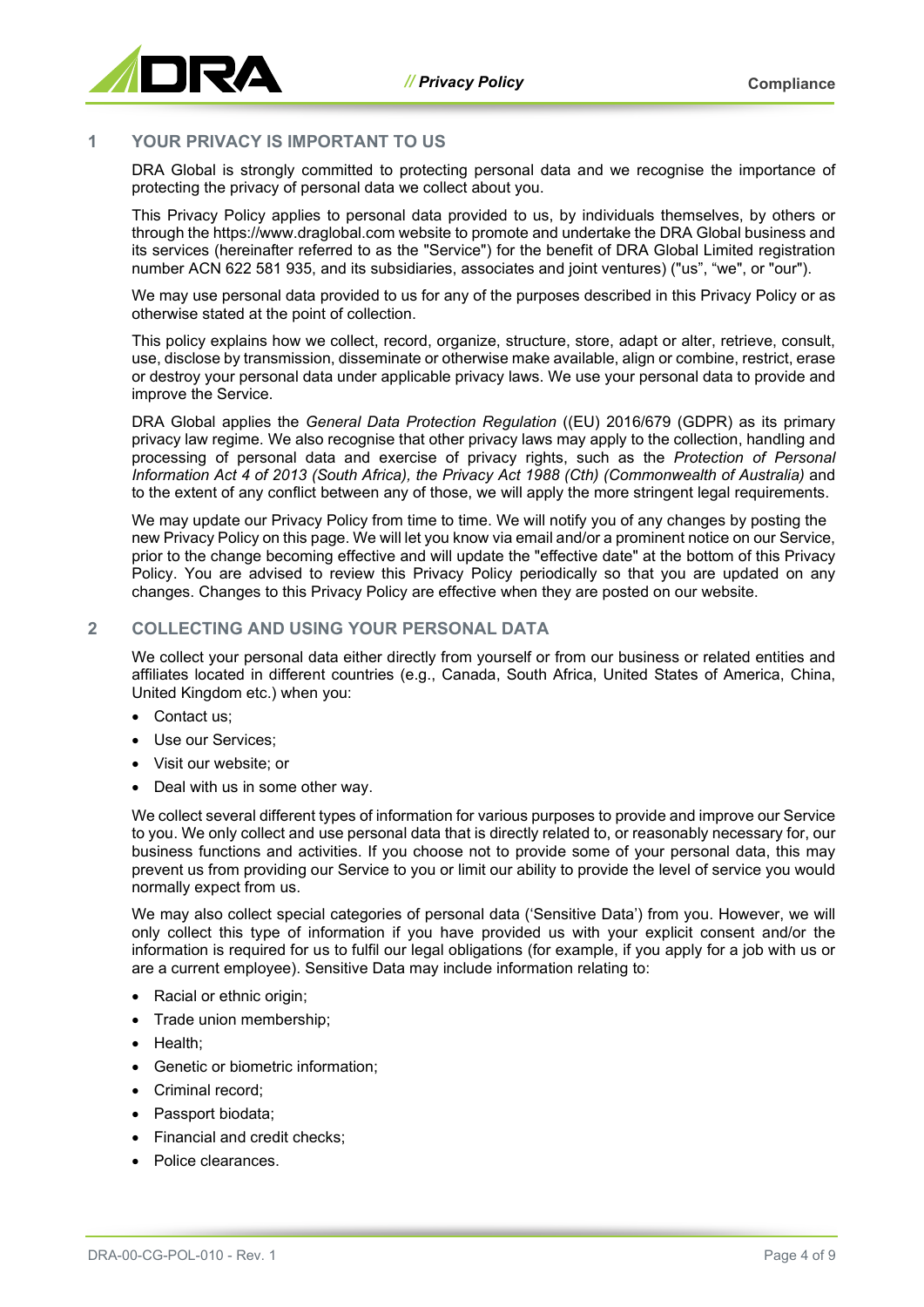

We may also collect your personal data from other parties, such as:

- Recruitment companies;
- Labour brokers;
- Background and Security clearance checks:
- Previous employers (reference checks);
- LinkedIn recruiter;
- Provident / Retirement fund administrators;
- Medical aid / insurance administrators.

We may also collect information about how the Service is accessed and used by you ("Usage Data"). This may include information such as your computer's internet protocol address, browser type, browser version, the pages of our Service that you visit, the time and date of your visit, the time spent on those pages, unique device identifiers and other diagnostic data.

#### **2.1 How and why your personal data is used**

We collect your personal data for different purposes, which is dependent on what your interaction is with us.

The DRA Group ensures that personal data can only be collected and used for a specified, explicit and legitimate purpose and that personal data is not processed further in a way that is incompatible with the purpose for which it was originally collected. Collected personal data cannot be used for a new, different or incompatible purpose from that disclosed when the personal data was originally collected without first informing the individual of the changed purpose and having obtained consent where required. We use your personal data to:

- Where relating to our Website
	- $\circ$  Provide and maintain our website and internal operations, including monitoring the usage of our website, detecting, preventing, and addressing technical issues (e.g., including troubleshooting, data analysis, testing, research, statistical and survey purposes);
	- o Notify you about changes to our website;
	- $\circ$  Allow you to participate in interactive features on our website when you choose to do so;
	- $\circ$  Gather analysis or valuable information so that we can improve our website experience and fulfil marketing and public relation purposes – this includes analysing the characteristics of visitors to our website; to prepare analytics and profiling for business intelligence purposes; to personalise your experience on our website; managing our newsletters and communications and, where DRA Global collects details in the membership database relevant to our e-Business website, for demographic analysis and personalisation of the website.
- Provide support:
	- o To our clients, employees, contractors, investors, and persons and entities interested in purchasing or investing in us, or purchasing any of our assets of business; and
	- $\circ$  To local, state and Federal government departments, union officials, and interested members of the community.
- **Manage our relationship with you –** this includes providing you with information or services, improving our Service and communicating with you;
- **Fulfil business-related purposes** this includes negotiating, managing, and fulfilling our contracts with customers, suppliers and third parties (including e-commerce transactions); managing business relationships; administering real estate leases and licences; managing accounts and records; resource planning, workforce and work site management; activities and operations; internal investigations and due diligence; and debt administration;
- **Satisfy recruitment-related objectives** this includes considering you for career opportunities (including internship positions) with the DRA Group and inviting you to participate in recruitment activities and events;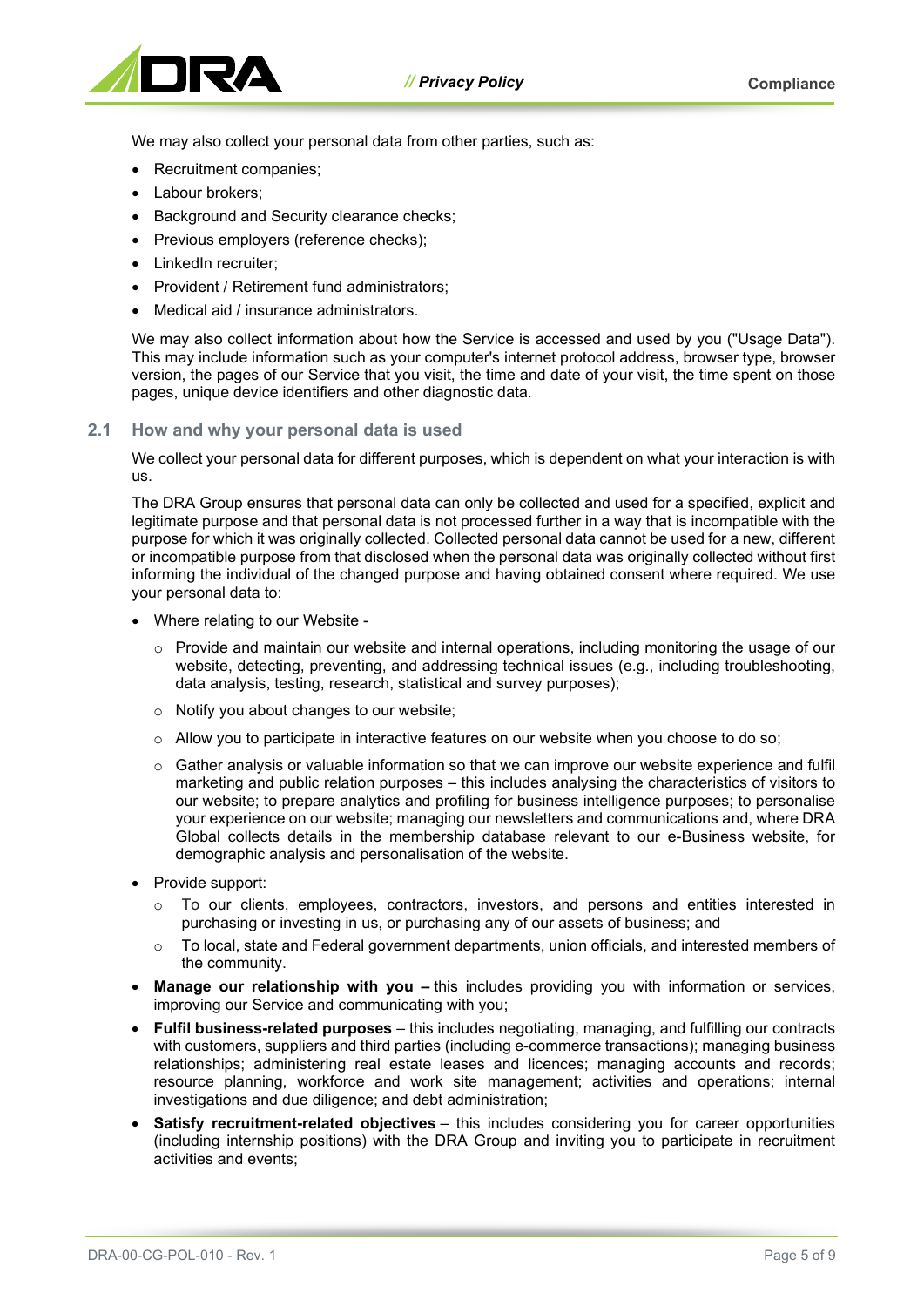

- **Manage safety and security risks** this includes managing and monitoring access and use of our premises and sites, safety and security at our sites (including through the use of CCTV), and our IT environment (including monitoring electronic communications);
- **Manage shareholder relationships** this includes for the purposes of undertaking share transactions, dividend payments and communications with shareholders; and
- **Meet legal obligations** this includes meeting obligations imposed under law and under contract; responding to lawful requests from governments, public authorities and contractual parties; and responding to potential or actual litigation.

#### <span id="page-5-0"></span>**3 KEEPING YOUR PERSONAL DATA**

We will:

- Keep and use your personal data so long as it is necessary for us to comply with our business requirements and legal obligations, resolve disputes and enforce our legal agreements and policies; and
- Take reasonable steps to securely destroy or de-identify your personal data when we no longer need it for a reason, including for legal or business purposes. For example, we keep Usage Data for the business purpose of conducting internal analysis.

#### <span id="page-5-1"></span>**4 SHARING YOUR PERSONAL DATA**

We may share your personal data with other individuals or entities. This may include:

- Any member of our corporate group, which means related entities that form part of our corporate group (including overseas entities) as well as licensees or agents of our corporate group;
- Our business partners (including our joint venture partners and service providers);
- Third party service providers that provide us with communication (e-mail) or data storage services;
- Technology services including application, development and technical support, processing, storing, hosting and data analysis;
- Professional advisers (such as lawyers, accountants, or auditors) to the extent that is reasonably required;
- Administrative services, including mailing services, printing, archival and contract management services;
- Third party agents or contractors with whom we contract in the ordinary course of business;
- One or more third parties in the event that we go through a business transition, such as a merger, being acquired by another company, or selling all or part of our business or assets;
- Government, regulatory and law enforcement agencies if required to:
	- o Comply with a legal obligation;
	- o Protect and defend the rights or property of DRA Global Limited;
	- o Prevent or investigate possible wrongdoing in connection with the Service;
	- o Protect the personal safety of users of the Service or the public; and/or
	- o Protect against legal liability.

Sometimes, we may share your personal data overseas to:

- o Banks, and financial institutions;
- o Professional advisers (such as lawyers, accountants or auditors);
- o Cloud service providers or third parties who store personal data or operate outside of Australia, auditors;
- o Labour brokers;
- o Law enforcement and/or government agencies/ regulators;
- o Payroll services.

Where your personal data is shared overseas, it will potentially be shared to one or more of the following countries: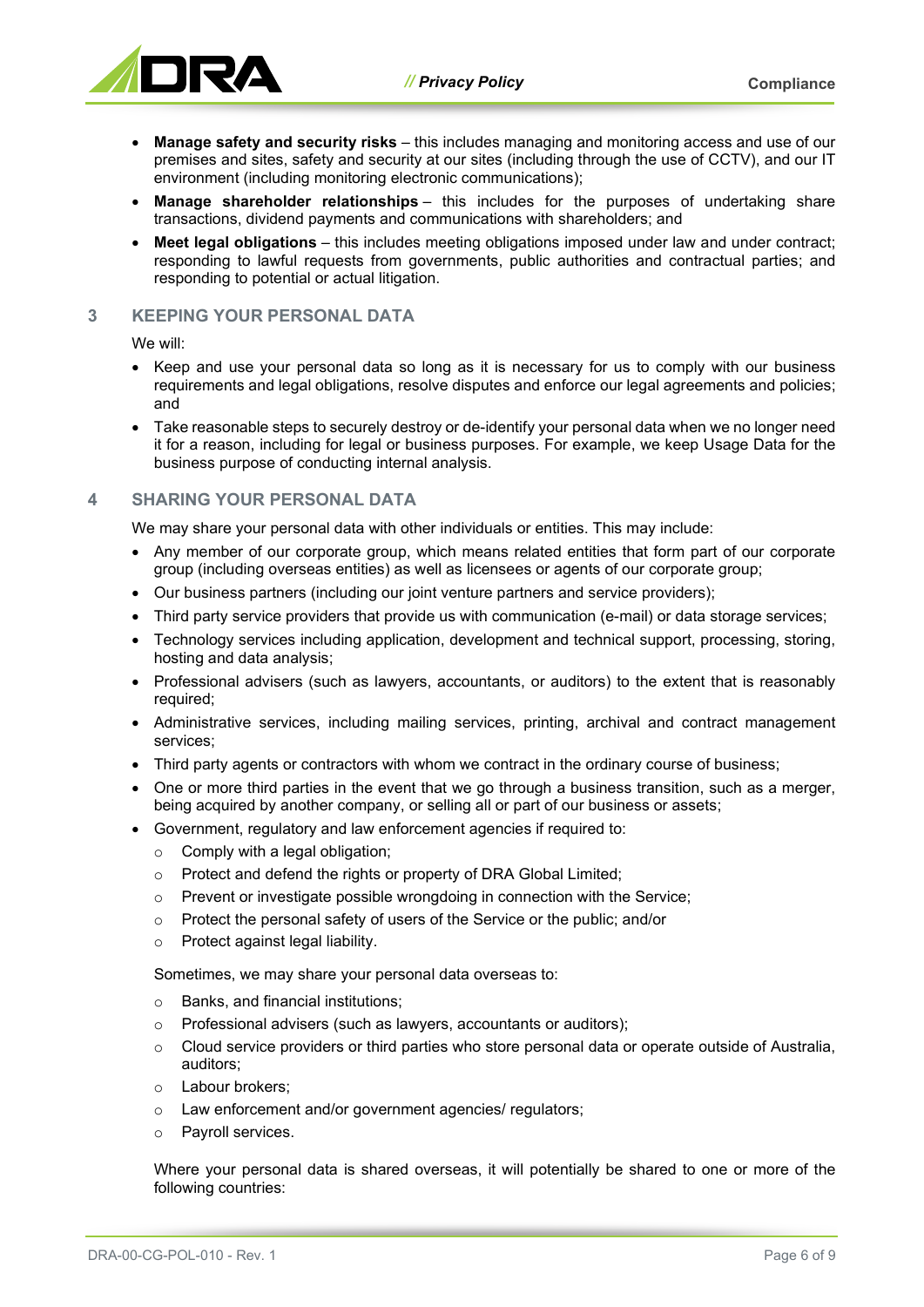

- o All countries where DRA and its related bodies corporate have offices (America, Canada, Chile, Peru, Australia, South Africa, Namibia, Zimbabwe, Ghana, Saudi Arabia, Russia, China);
- o Cloud services in the European Economic Area;
- $\circ$  Countries, where the aforementioned individuals or entities have offices and where such individuals or entities make use of technology services.

We require the above parties to assume and apply the same rights and obligations regarding your personal data as described in this Privacy Policy.

#### <span id="page-6-0"></span>**5 TRANSFER AND RETENTION OF YOUR PERSONAL DATA**

Your personal data may be transferred to computers located outside of your state, province, country, or other governmental jurisdiction where the data protection and privacy laws may differ from those of your jurisdiction, for the purposes of storage and/or maintenance.

If you are located outside Australia and choose to provide your personal data to us, please note that we transfer the information to Australia and process it there.

#### <span id="page-6-1"></span>**6 SECURING YOUR PERSONAL DATA**

We store your personal data in different ways, both at our own premises and with the assistance of our service providers. These ways may include:

- Physical (paper) form;
- Storage through an electronic records system; and
- Data management software or systems in accordance with our usual business practices.

The security of your personal data is important to us. We take all reasonable measures (including both technical and organisational measures) to ensure that your personal data is stored safely to protect it from unauthorised or unlawful processing and against accidental loss, destruction or damage. For example, we have or do:

- Firewalls, advanced IT security measures and physical security measures to prevent interference or unauthorized access to personal data;
- Cryptographic technologies for data confidentiality;
- Identity and access control mechanisms to permit only authorized access to your personal data;
- Training on security and data privacy protection and handling of personal data for employees;
- Several privacy and information security policies and other due diligence mechanisms;
- Monitoring and reviewing compliance to industry best practice and internal policies;
- Security policies binding on employees and third parties and other due diligence mechanisms (e.g., contractual clauses, security assessments).

Our Service is professionally hosted and operated in a secure environment.

#### <span id="page-6-2"></span>**7 YOUR INDIVIDUAL RIGHTS TO YOUR PERSONAL DATA**

Under certain circumstances, you have the following rights to your personal data:

- **The right to access, update or delete the information we have on you.** You can access, update or request deletion of your personal data (subject to applicable exceptions at law e.g. employee records). If you are unable to perform these actions yourself, please contact us to assist you.
- **The right of rectification.** You have the right to have your information rectified if that information is inaccurate or incomplete.
- **The right to object to processing.** You have the right to object to our processing of your personal data.
- **The right of restriction.** You have the right to request that we restrict the processing of your personal data.
- **The right to data portability.** You have the right to be provided with a copy of the information we have on you in a structured, machine-readable, and commonly used format. You have the right to request that your data is put into a form that is generally understandable.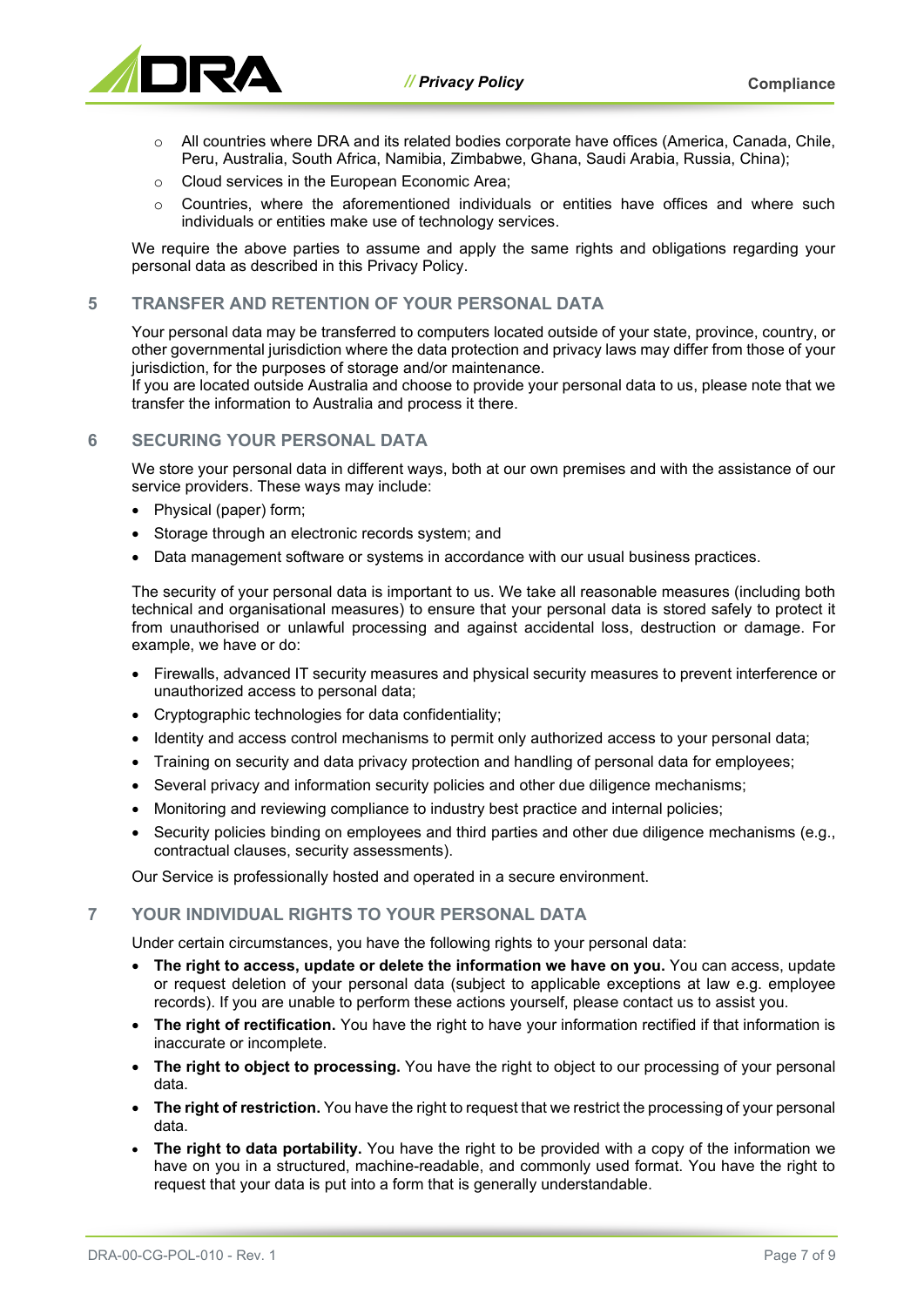

- **The right not to be subject to automated processing.** We do not currently undertake automated processing. However, should we carry out this type of activity in the future, you have the right to not be subject to a decision which results in legal consequences, or which affects you to a substantial degree, which is based solely on the basis of the [automated processing of your personal data](https://www.michalsons.com/members/programmes/data-protection/implementation/decision-making) of you including your performance at work, your credit worthiness, reliability, location, health, personal preferences or conduct.
- **The right to withdraw consent.** You also have the right to withdraw your consent at any time where DRA Global Limited relied on your consent to process your personal data.
- **The right to lodge a complaint.** You have the right to lodge a complaint and report your concerns in writing either to us, or to a privacy or data protection authority, such as the Office of the Australian Information Commissioner. Links to the relevant authority based on your country of residence are provided below.

| <b>Country</b>             | <b>Document Description</b>                                                                                    |
|----------------------------|----------------------------------------------------------------------------------------------------------------|
| <b>Australia</b>           | Office of the Australian Information Commissioner (OAIC)<br>Lodge a privacy complaint with $us - OAIC$         |
| <b>South Africa</b>        | Information Regulator (South Africa)<br>Contact Us   IRSA (justice.gov.za)                                     |
| Canada                     | Office of the Privacy Commissioner of Canada<br>https://www.priv.gc.ca/en/report-a-concern/                    |
| <b>EU Member Countries</b> | <b>EU member Data Protection Authorities (DPO)</b><br>Our Members   European Data Protection Board (europa.eu) |
| Peru                       | <b>National Authority for the Protection of Personal Data (ANPD)</b><br>https://www.gob.pe/anpd                |
| Chile                      | <b>Chilean Transparency Council</b><br>https://www.consejotransparencia.cl/                                    |

We endeavour to respond to any one of your requests within 30 calendar days and may charge you a reasonable fee for providing access to your personal data (right to access), but not for making the request itself. We may decline a request for access to personal data in circumstances described by the relevant data protection laws and if we do, we will provide you with a written notice that sets out the reasons for the refusal (unless it would be unreasonable to provide those reasons).

To make any one of the above requests, contact our Data Privacy Officer/us at:

**[privacy@draglobal.com](mailto:privacy@draglobal.com)** or

DRA Global Pty Ltd Attn: Data Privacy Officer PO Box 3130 East Perth, Western Australia 6892

Once your request has been received, we will email you a form that you must complete with further details of your request and we will ask you to verify your identity, before we respond to your request.

#### <span id="page-7-0"></span>**8 LINKS TO OTHER SITES**

Our Service may contain links to other sites that are not operated by us. If you click a third-party link, you will be directed to that third party's site. We strongly advise you to review the Privacy Policy of every site you visit.

We have no control over and assume no responsibility for the content, privacy policies or practices of any third-party sites or services.